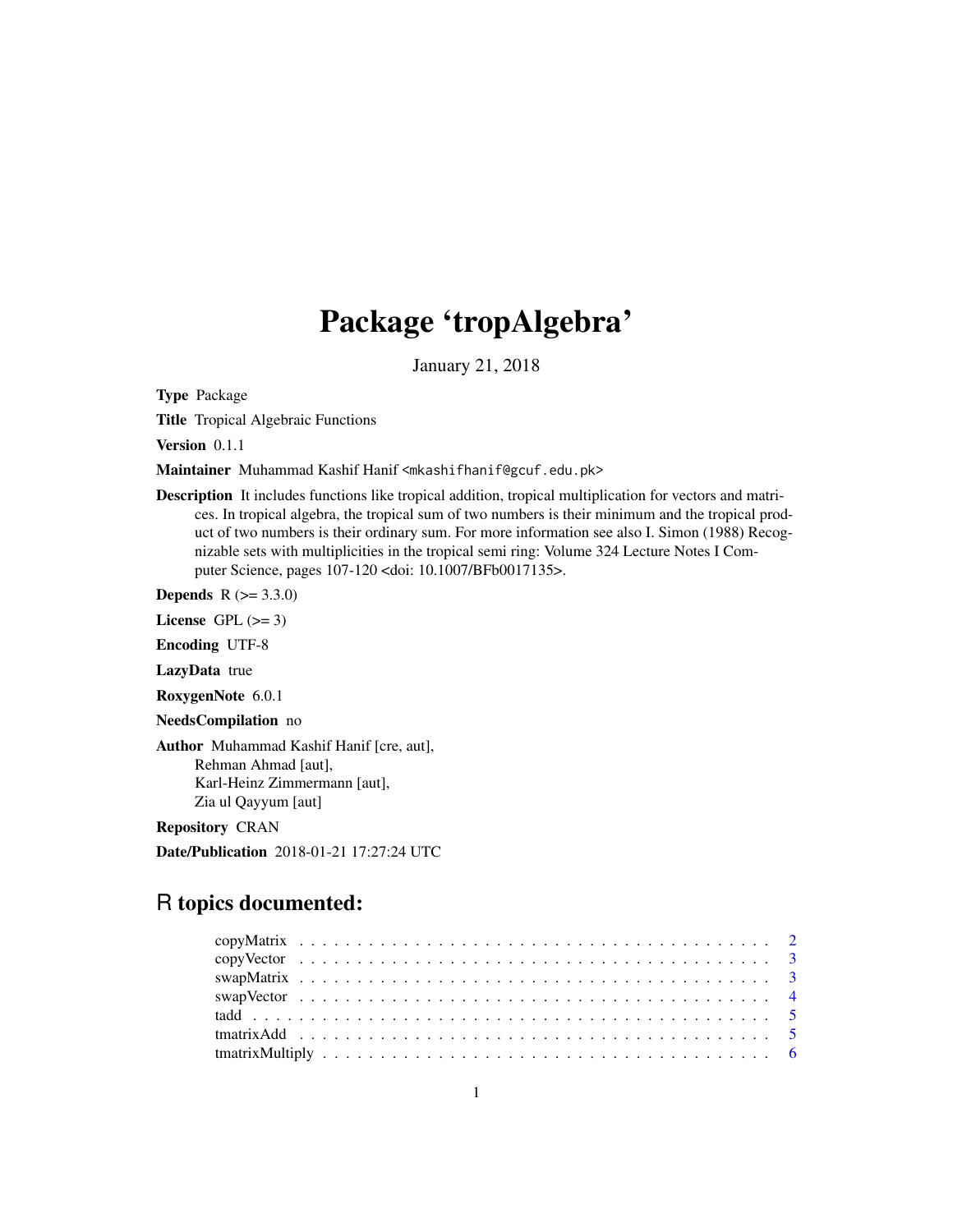# <span id="page-1-0"></span>2 copyMatrix

| Index | 12 |
|-------|----|
|       |    |
|       |    |
|       |    |
|       |    |
|       |    |
|       |    |

copyMatrix *Copy Matrices*

# Description

This function copies the first matrix in second one. Thhis fucntion will work only if both matrices are of same size.

# Usage

copyMatrix(X,Y)

# Arguments

| χ | A matrix to be copied. |
|---|------------------------|
| ٧ | Target Matrix.         |

# Details

If the size of source and target matrices are not same it generates an error.

# Value

Returns Y Matrix.

```
X<-matrix(c('a','b','c','d'),nrow=2, ncol=2)
Y<-matrix(c(NA,NA,NA,NA),nrow=2, ncol=2)
copyMatrix(X,Y)
```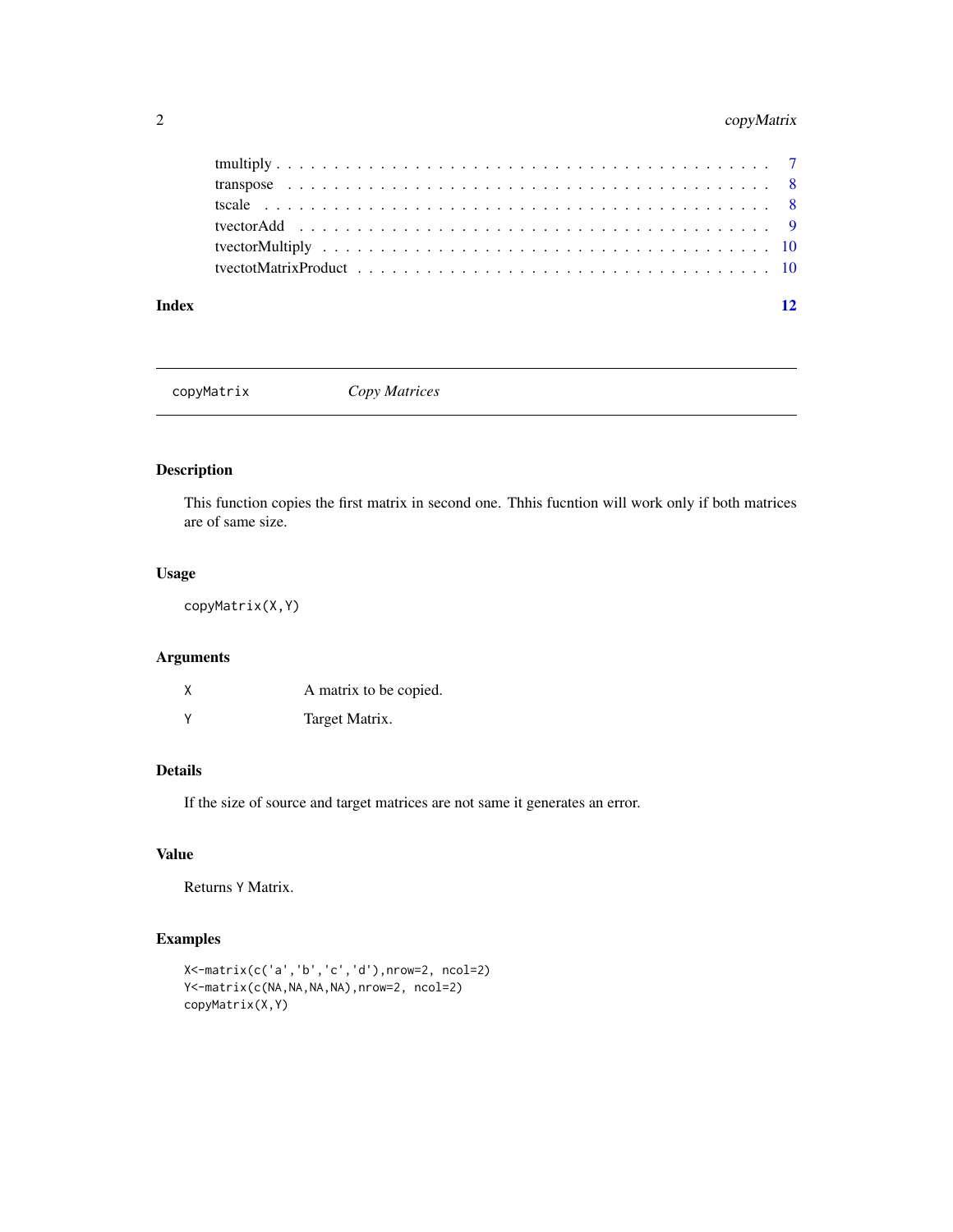<span id="page-2-0"></span>

This function copies the first vector in second one. This fucntion will work only if both vectors are of same length.

# Usage

copyVector(x,y)

# Arguments

| x            | Vector to be copied. |
|--------------|----------------------|
| $\mathsf{V}$ | Target vector.       |

# Details

If the length of source and target vectors are not same it generates an error.

# Value

Returns y.

# Examples

```
x<-c(1,2,3,4)
y<-c(NA,NA,NA,NA)
copyVector(x,y)
```
swapMatrix *Swap Matrices*

# Description

This function interchanges the values of both matrices.This function works only if both matrices are of same size.

# Usage

swapMatrix(X,Y)

# Arguments

|          | A matrix. |
|----------|-----------|
| <b>v</b> | A matrix. |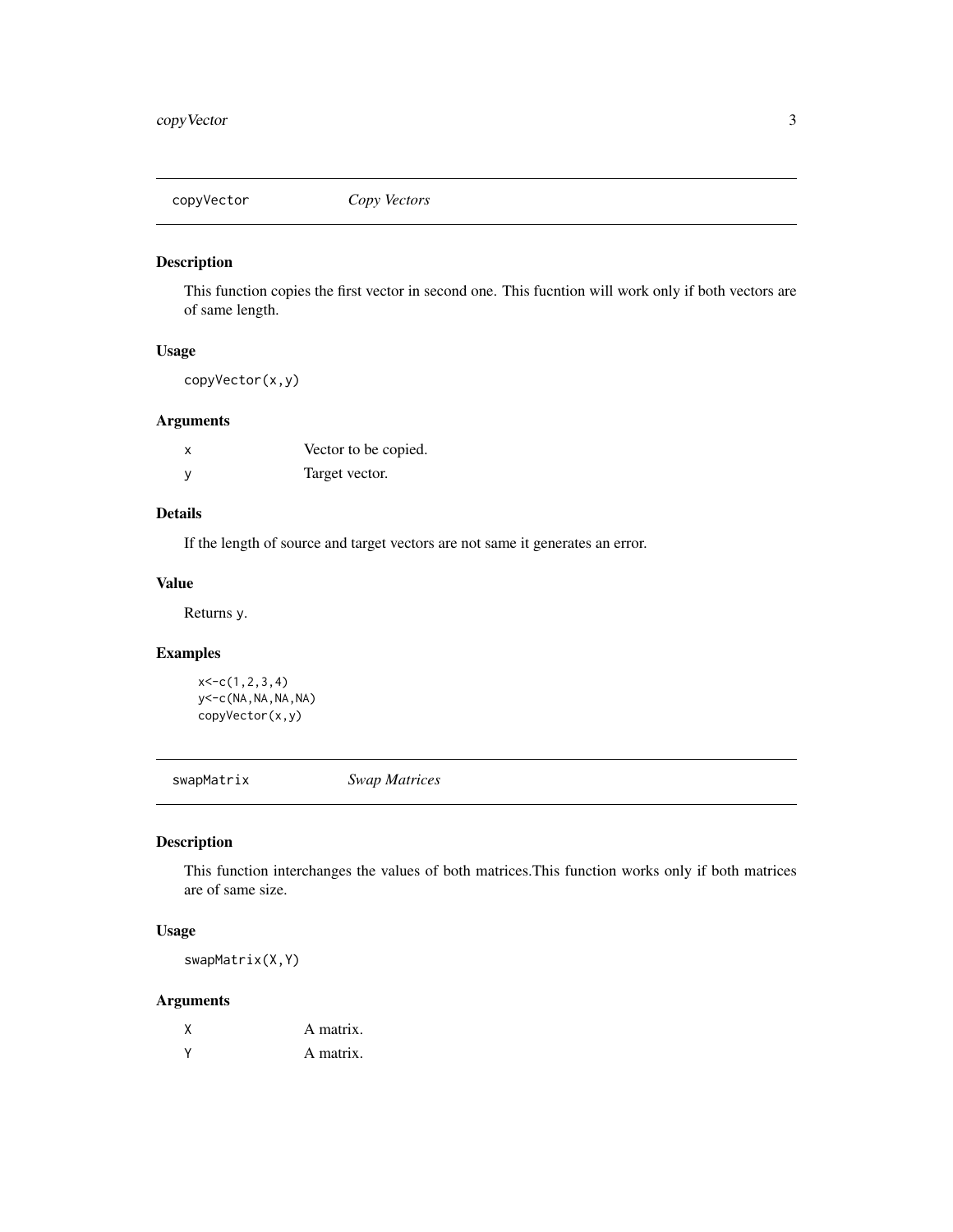# <span id="page-3-0"></span>Details

If the size of both matrices are not same, it generates an error. This function swaps the matrices in memory(like pass by reference), it does not return the matrices, but interchanges their values.

#### Value

Swapped Matrix X and Y.

# Examples

```
x<-matrix(c(2,3,5,7),ncol=2,nrow=2)
y<-matrix(c(6,3,1,9),ncol=2, nrow=2)
swapMatrix(x,y)
```
swapVector *Swap Vectors*

#### Description

This function swaps the values of both vectors. This function works only if both vectors have equal length.

# Usage

swapVector(x,y)

#### Arguments

| $\mathbf{x}$ | A vector. |
|--------------|-----------|
| - V          | A vector. |

# Details

If the lengths of both vectors are not same, it generates an error. This function swaps the vectors in memory(like pass by reference), it does not return the vectors, but interchanges their values.

# Value

Swapped vectors x and y.

```
x < -c(6, 7, 8)y<-c(3,2,1)
swapVector(x,y)
```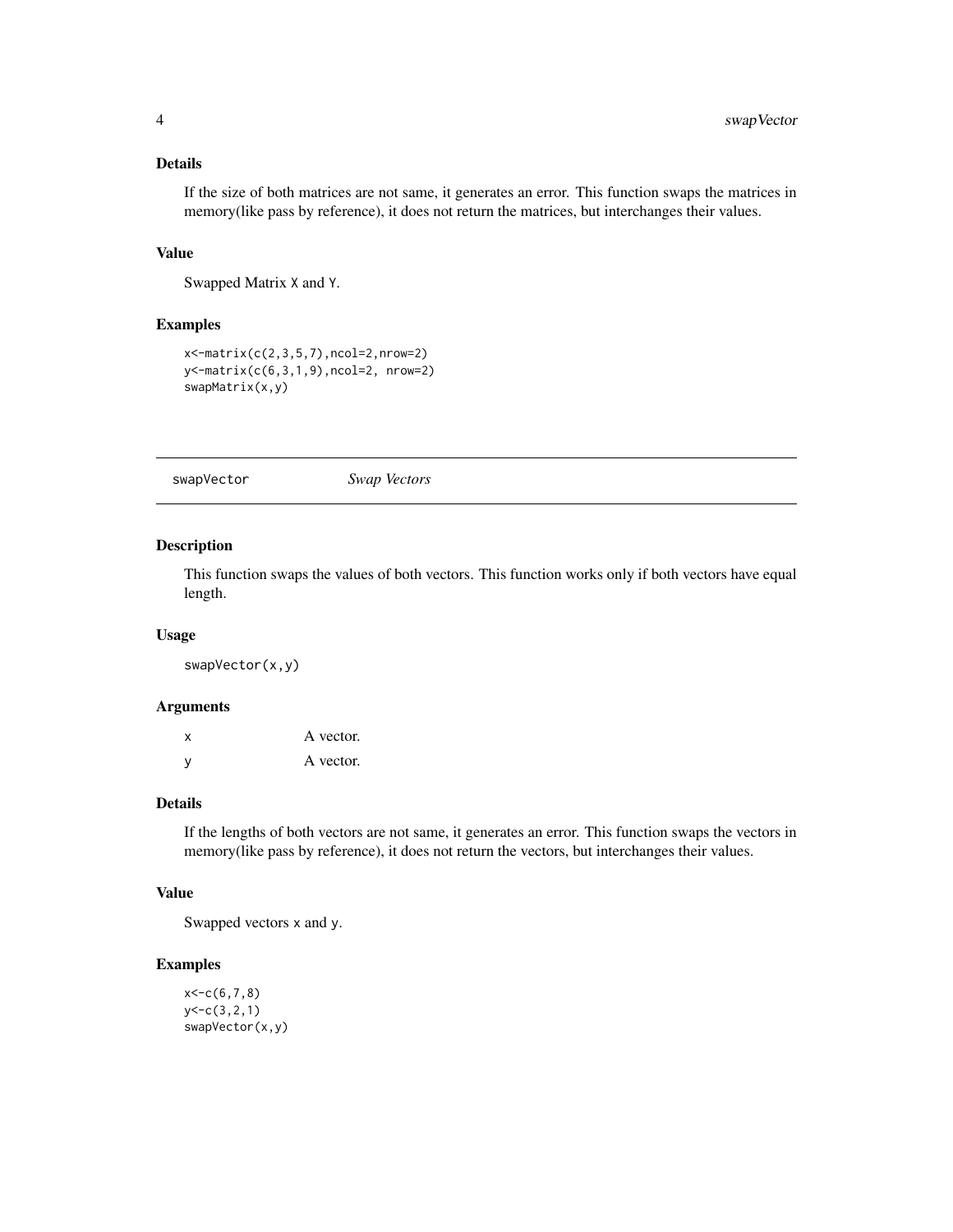<span id="page-4-0"></span>

Calculates tropical sum of numeric values. This function workks only if arguments are numeric values. The tropical sum of two numbers is the minimum number. If arguments are not numeric values then it generates an error. If a vector is passed as argument to the funcion it will return the tropical sum of all the elements in the vector.

#### Usage

tadd(...)

# Arguments

... Any number of numeric values or a single vector.

#### Details

The tropical sum of two numbers is the minimum number. This function returns the minimum of arguments. If arguments are not numeric values then it generates an error.

# Value

Returns tropical sum of arguments.

# Examples

 $x < -5$  $y<-\frac{6}{5}$ tadd(x,y)

tmatrixAdd *Tropical Sum of Matrices*

# Description

This funciton sums two matrices(first matrix scaled by alpha, if user doesnt't pass alpha first matrix will not be scalled) and return the resultant matrix.This function works only if both matrices are numeric and of same size, and alpha is a numeric value.

# Usage

tmatrixAdd(x,y,alpha=0)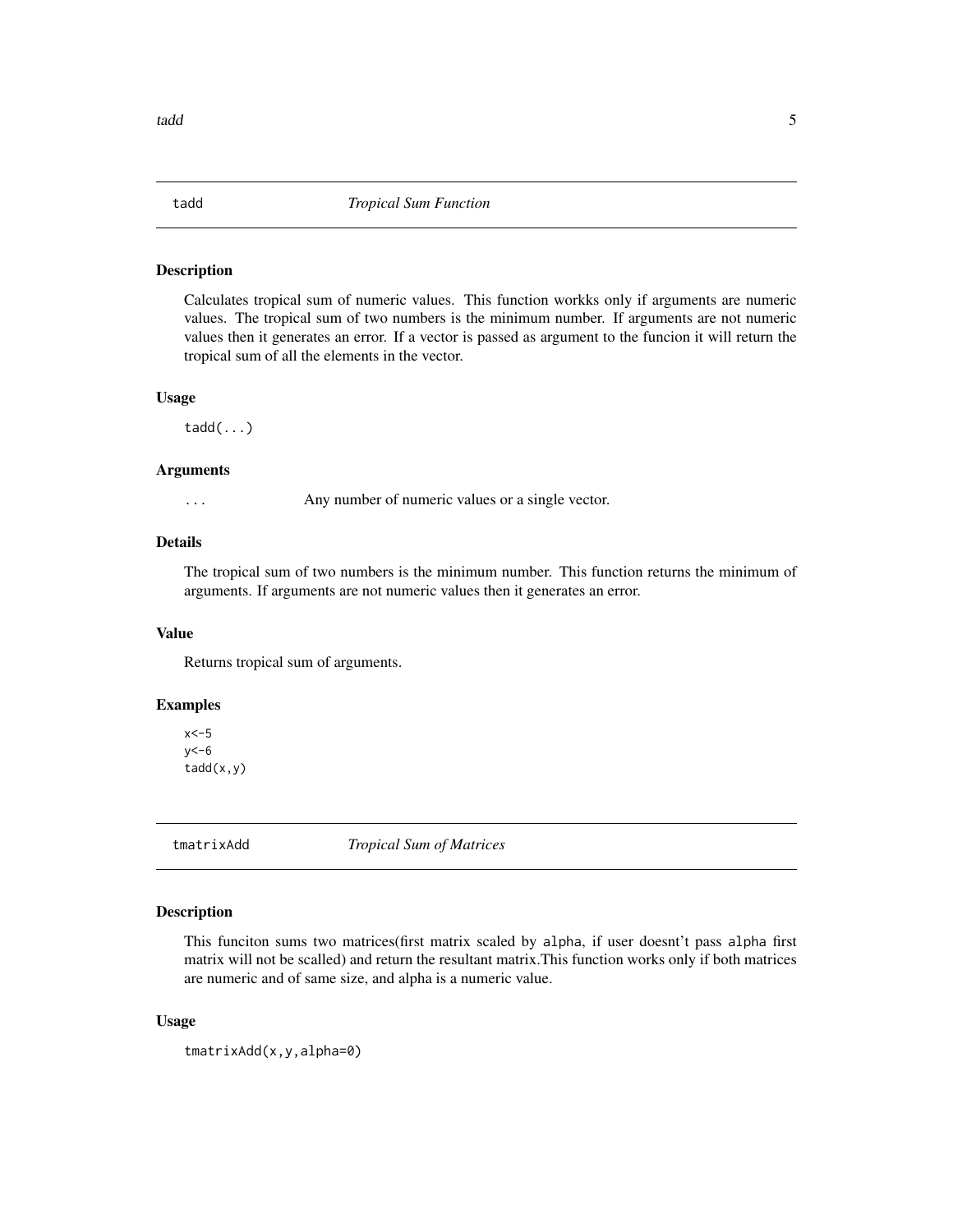#### <span id="page-5-0"></span>**Arguments**

| $\mathsf{X}$ | A numeric Matrix. |
|--------------|-------------------|
| - V          | A numeric Matrix. |
| alpha        | A numeric value.  |

# Details

If either the size of both matrices is not same or if any one or both matrices are not numeric matrix or alpha is not a numeric value then it will generates an error.

# Value

Returns the tropical sum of x(scalled by alpha) and y.

# Examples

```
x<-matrix(c(2,3,5,7),ncol=2,nrow=2)
y<-matrix(c(6,3,1,9),ncol=2, nrow=2)
alpha<-5
tmatrixAdd(x,y,alpha)
```
tmatrixMultiply *Tropical Product of Matrices*

# Description

This function returns the product of two matrices. This function works only if columns of first matrix eqaual to rows of seconnd matrixs.

# Usage

```
tmatrixMultiply(X,Y)
```
#### Arguments

| χ | A numeric Matrix. |
|---|-------------------|
| v | A numeric Matrix. |

# Details

If number of columns of first matrix is not equal to the number of rows of second matrix or any one matrix is not a numeric matrix then this functions generates an error. If mxn is first matrix and axb is a second matrix then nxa will be the resultant matrix.

# Value

Returns the tropical product of X and Y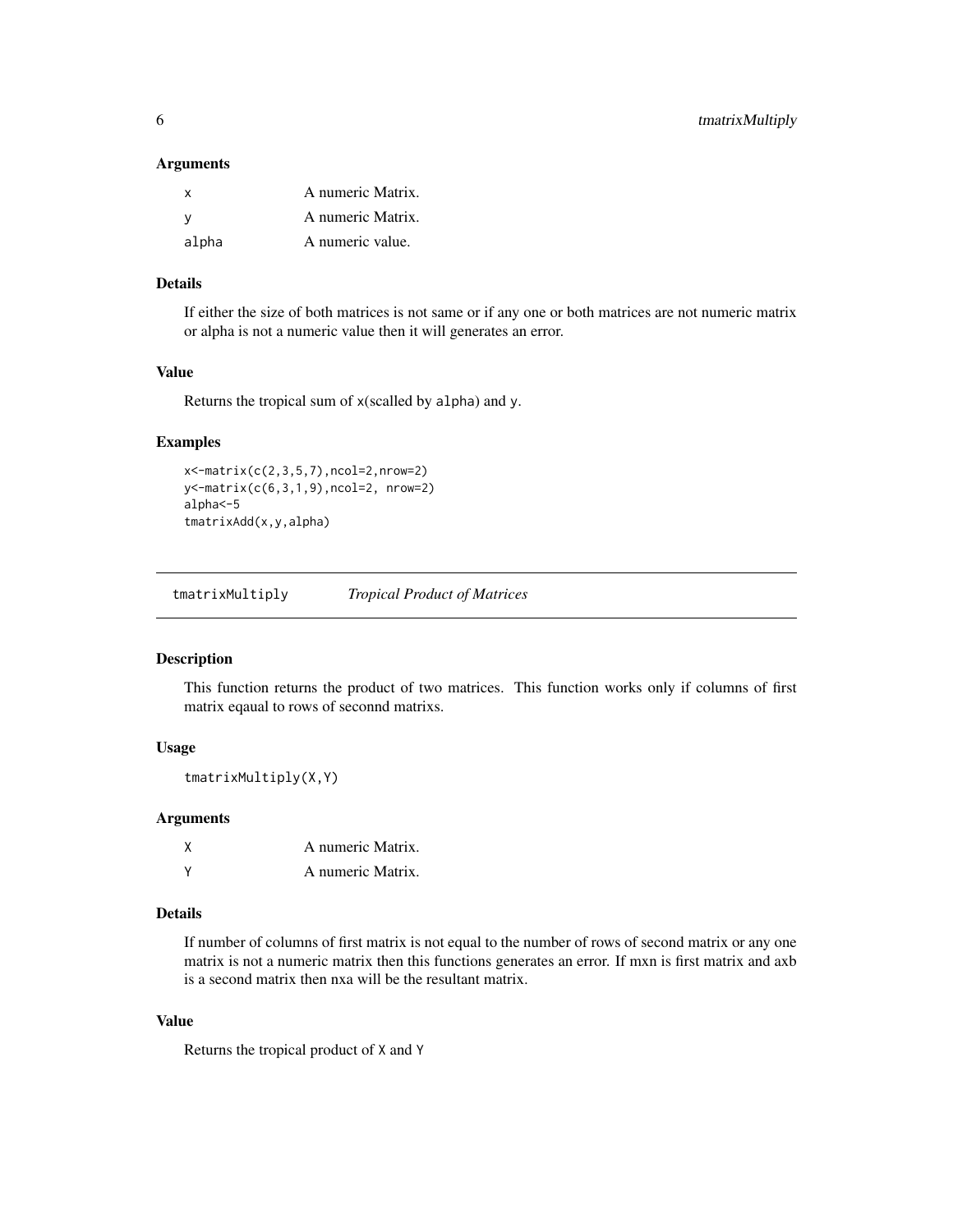#### <span id="page-6-0"></span>tmultiply the contract of the contract of the contract of the contract of the contract of the contract of the contract of the contract of the contract of the contract of the contract of the contract of the contract of the

# Examples

```
X<-matrix(c(2,3,5,7),ncol=2,nrow=2)
Y<-matrix(c(6,3,1,9),ncol=2, nrow=2)
tmatrixMultiply(X,Y)
```
tmultiply *Tropical Product Function*

# Description

The tropical product of two numbers is the odinary sum of numbers. This function returns the tropical product of arguments. If arguments are not numeric values then it generates an error. If a vector is passed as argument to the funcion it will return the tropical product of all the elements in the vector.

# Usage

tmultiply(...)

# Arguments

... Any number of numeric values or a single vector.

# Details

The tropical product of two numbers is the oridnary sum of numers. This function returns the tropical product of arguments. If arguments are not numeric values then it generates an error.

# Value

Returns tropical product of arguments.

```
x < -6y<-5
tmultiply(x,y)
```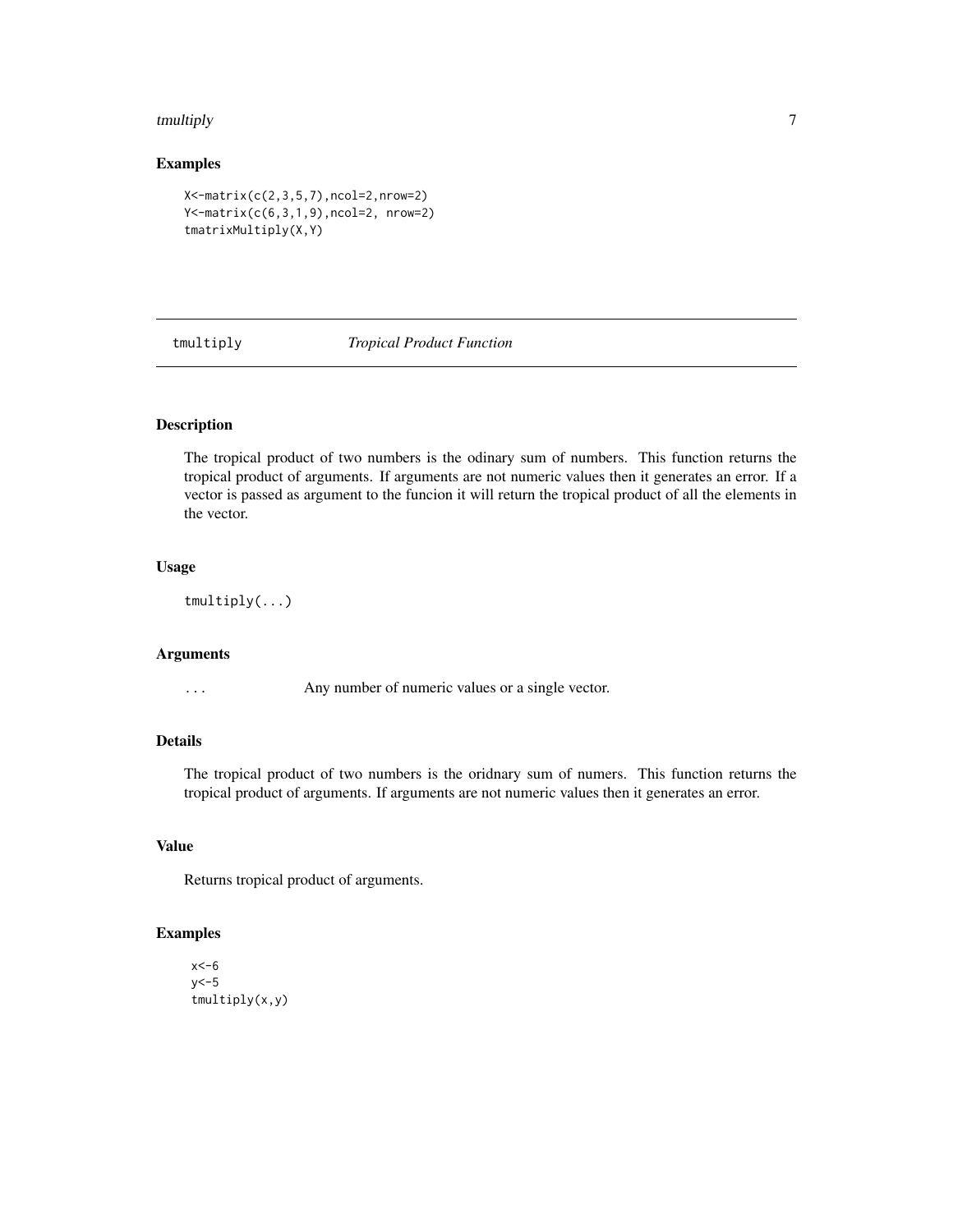<span id="page-7-0"></span>

This fucntion interchage the rows into columns or columns into rows.

# Usage

transpose(X)

# Arguments

X A Matrix.

# Details

If the given argument is not a matrix this function generates an error, otherwise, it tronsposed the matrix and returns in the same variable that was passed in argument like pass by reference. It changes values in memory.

#### Value

Returns transposed matrix X.

# Examples

X<-matrix(c(2,5,3,7),ncol=2,nrow=2) transpose(X)

tscale *Tropical Scaling of Matrix Or vector*

# Description

This function returns the scaled matrix or vector Y by a value x .This function works only if Y is matrix or vector and x is a numeric value.

# Usage

tscale(x,y)

# Arguments

| A numeric value.                      |
|---------------------------------------|
| A numeric matrix or a numeric vector. |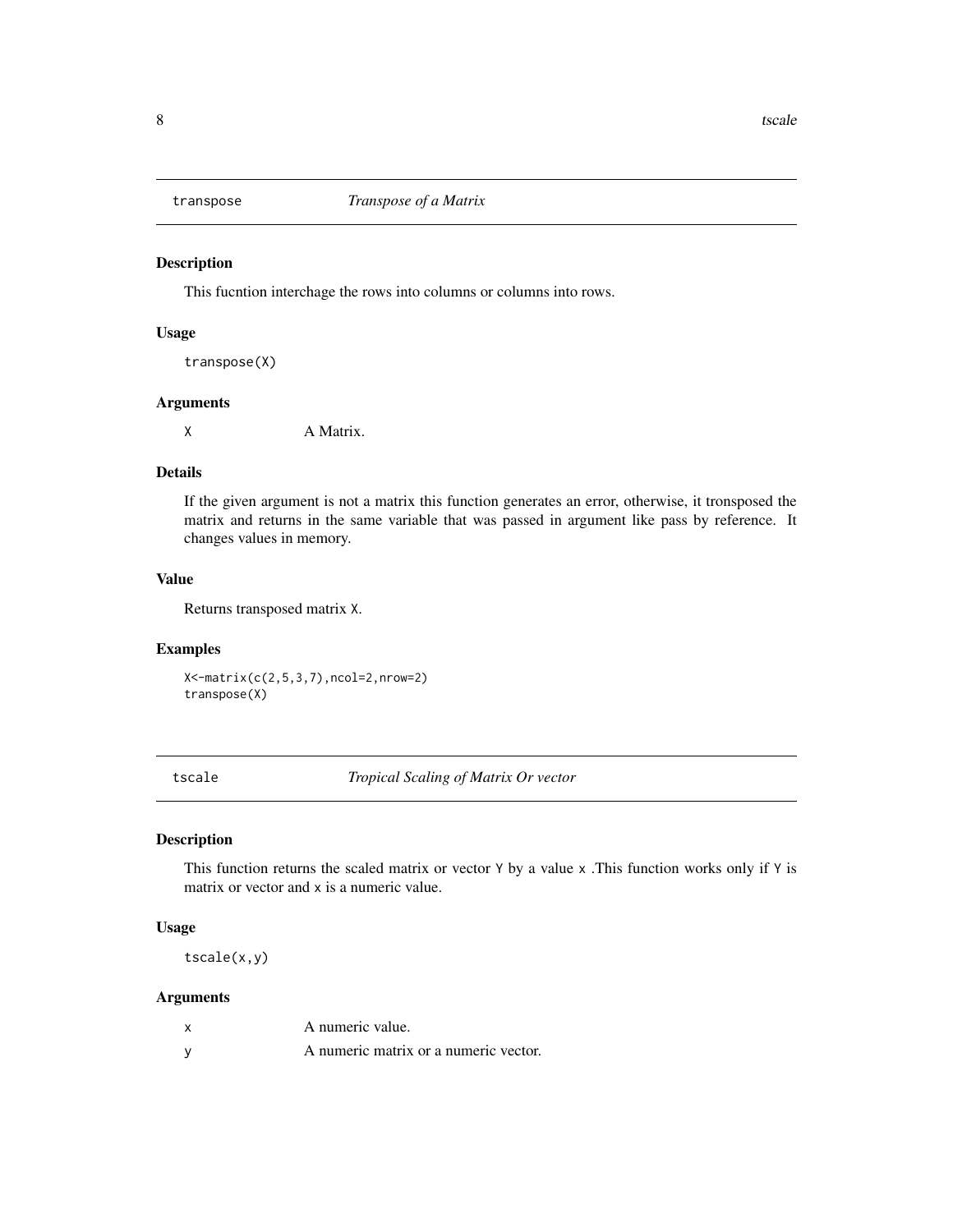#### <span id="page-8-0"></span>tvectorAdd 9

# Details

If the given argument x is not a numeric value or argument Y is not a numeric matrix or a numeric vector then this function generates an error.

# Value

Returns the scaled Y.

# Examples

```
x < -5y<-matrix(c(2,3,5,7),ncol=2,nrow=2)
tscale(x,y)
y<-c(1,2,3)
tscale(x,y)
```
tvectorAdd *Tropical Sum of Vectors*

# Description

This function add two or more vectors and returns the resultant vector. This function works only if vectors are of same length.

# Usage

```
tvectorAdd(...)
```
# Arguments

... Any number of numeric vectors.

# Details

If the arguments are not numeric vectors and are not of same length, this function generates an error. If a single vector is passed to the function it will return the tropical sum of all the elements in the vector.

# Value

Returns tropical sum of argumented vectors.

```
x < -c(5, 6, 7)y < -c(1, 2, 3)tvectorAdd(x,y)
```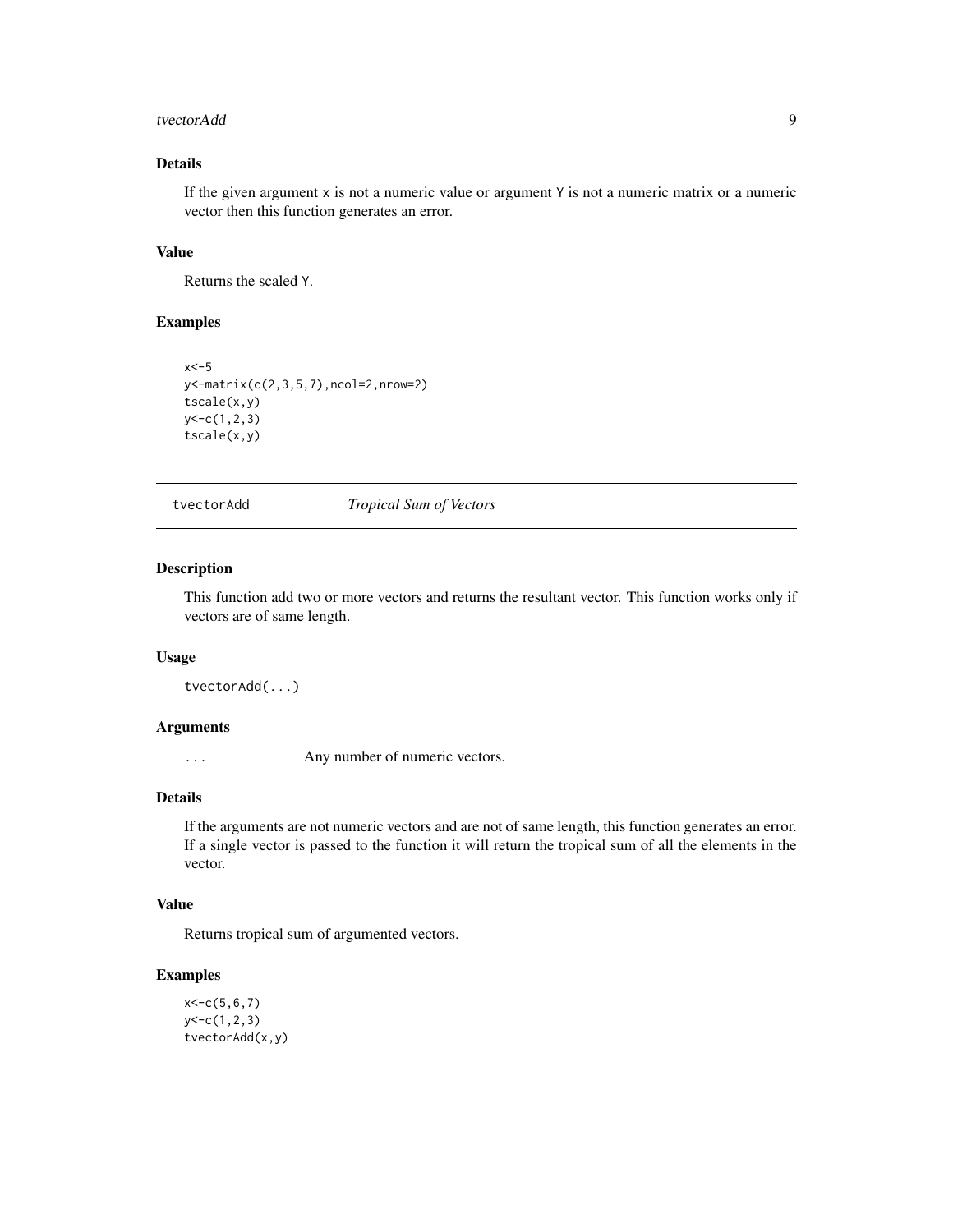<span id="page-9-0"></span>

This function multiplies two or more vectors and returns the resultant vector. This function works only if vectors are of same length.

#### Usage

tvectorMultiply(...)

# Arguments

... Any number of numeric vectors.

# Details

If the arguments are not numeric vectors and are not of same length, this function generates an error. If a single vector is passed to the function it will return the tropical product of all the elements in the vector.

# Value

Returns the product of argumented vectors.

# Examples

```
x < -c(5, 6, 7)y < -c(1, 2, 3)tvectorMultiply(x,y)
```
tvectotMatrixProduct *Tropical Vector Matrix Product*

# Description

This function returns a vector in result of vector matrix tropical product.This function works only if length of vector equal to number of columns of matrix.

# Usage

```
tvectotMatrixProduct(Y,x)
```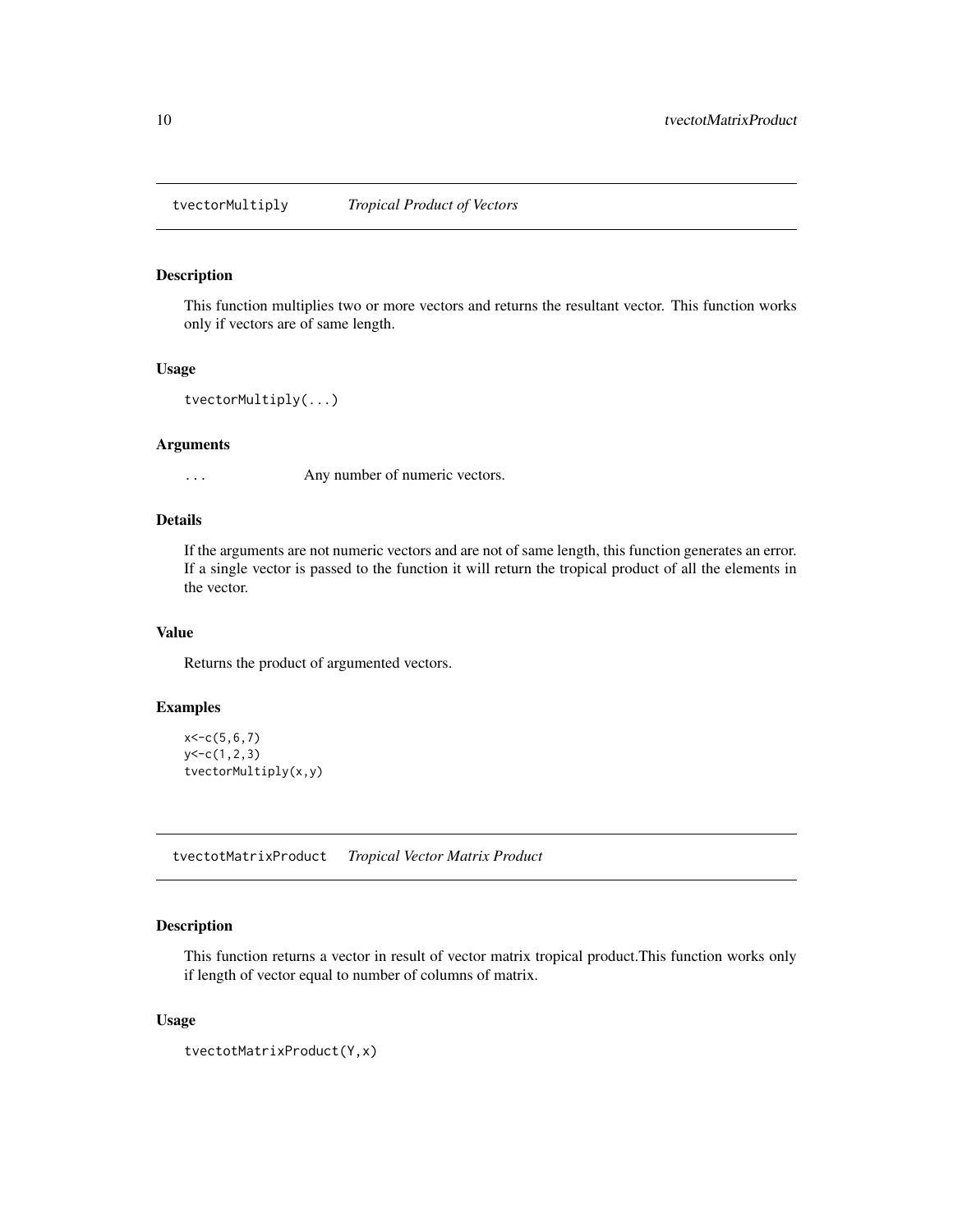# Arguments

|          | A numeric matrix. |
|----------|-------------------|
| <b>x</b> | A numeric vector. |

# Details

If the given argument x is not a numeric vector or argument Y is not a numeric matrix and the length of vector is not equal to the number of columns of matrix then the function generates an error.

# Value

Returns the tropical product of vectror x and matrix Y.

```
x < -c(1, 2, 3)Y \leftarrow matrix(c(1, 2, 3, 4, 5, 6, 1, 2, 3), nrow = 3, ncol = 3)
tvectotMatrixProduct(Y,x)
```